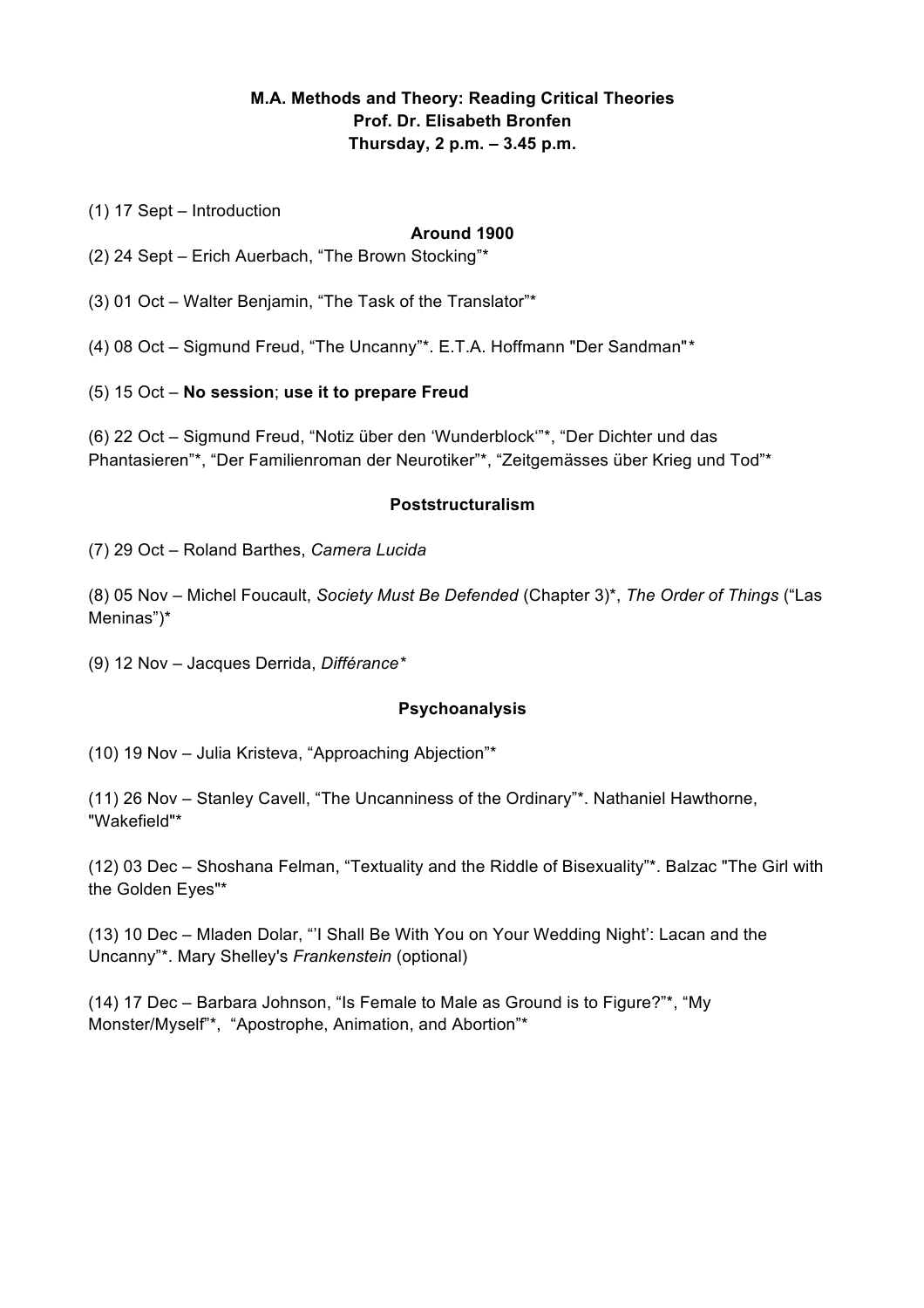# **Texts**

All participants are expected to have read Jonathan Culler's *Literary Theory: A Very Short Introduction* (Oxford UP, 2000) as well as Terry Eagleton's *Literary Theory: An Introduction* (Blackwell, 2008) or Peter Barry's *Beginning Theory: An Introduction to Literary and Cultural Theory* (Manchester UP, 2009) by the beginning of term.

Texts marked with an asterisk\* will be posted on OLAT. However, students should procure their own copy of Roland Barthes's *Camera Lucida* and Mary Shelley's *Frankenstein.*

#### **Course requirements**

## **Thesis paper**

All students must prepare **a one-page preliminary discussion for each of the seminar sessions** (300-350 words), to be posted on OLAT by 9 a.m on Tuesday of the respective week. This can entail a thesis, a series of questions, comments or associations; it will facilitate class discussion and allow us to see in what directions you have been thinking while preparing for the class sessions. This will also count towards your class participation and, thus, is compulsory for each session. Neglecting to hand in 12 such thesis papers will result in a fail.

### **Session Minutes**

All students must compile written minutes (Sitzungsprotokolle) for one of the class sessions. Please send these to my assistant Sabin Jeanmaire sabin.jeanmaire@es.uzh.ch **one week** after the respective session at the latest.

### **Essay**

All students should hand in an essay (5000-6000 words):

- The essay should discuss at least one of the theoretical texts from the seminar programme, but could involve a comparison of several theoretical texts discussed.
- A starting point for the development of your essay topic may be a theme, a particular concern or an overarching question linking several texts.
- Your essay must include a thesis statement and develop a coherent argument like any other literary essay.
- The essay can (but does not have to) include an application to a literary text.
- You are expected to do thorough research on your theoretical texts.
- The deadline for handing in your essay is **Monday, 15 February 2016**.
- Please hand in a hardcopy at the department office AND send an electronic version of the paper via e-mail to my assistant Sabin Jeanmaire.

# **Oral participation**

A seminar allows you to develop and test ideas by entering into a debate with others, so we encourage you to make use of this opportunity.

- Active participation making contributions, asking questions etc. will make it easier for you to get to grips with the challenging material.
- Ideally you will use the class discussions in order to work towards the topic of your final essay by testing your ideas on the other participants.
- Participating actively requires adequate preparation for each individual session. This entails carefully reading and rereading the texts, taking systematic notes, formulating questions, writing excerpts and summaries of all the texts, including definitions of key concepts, contexts and connections to other texts on the seminar programme, throughout the semester.